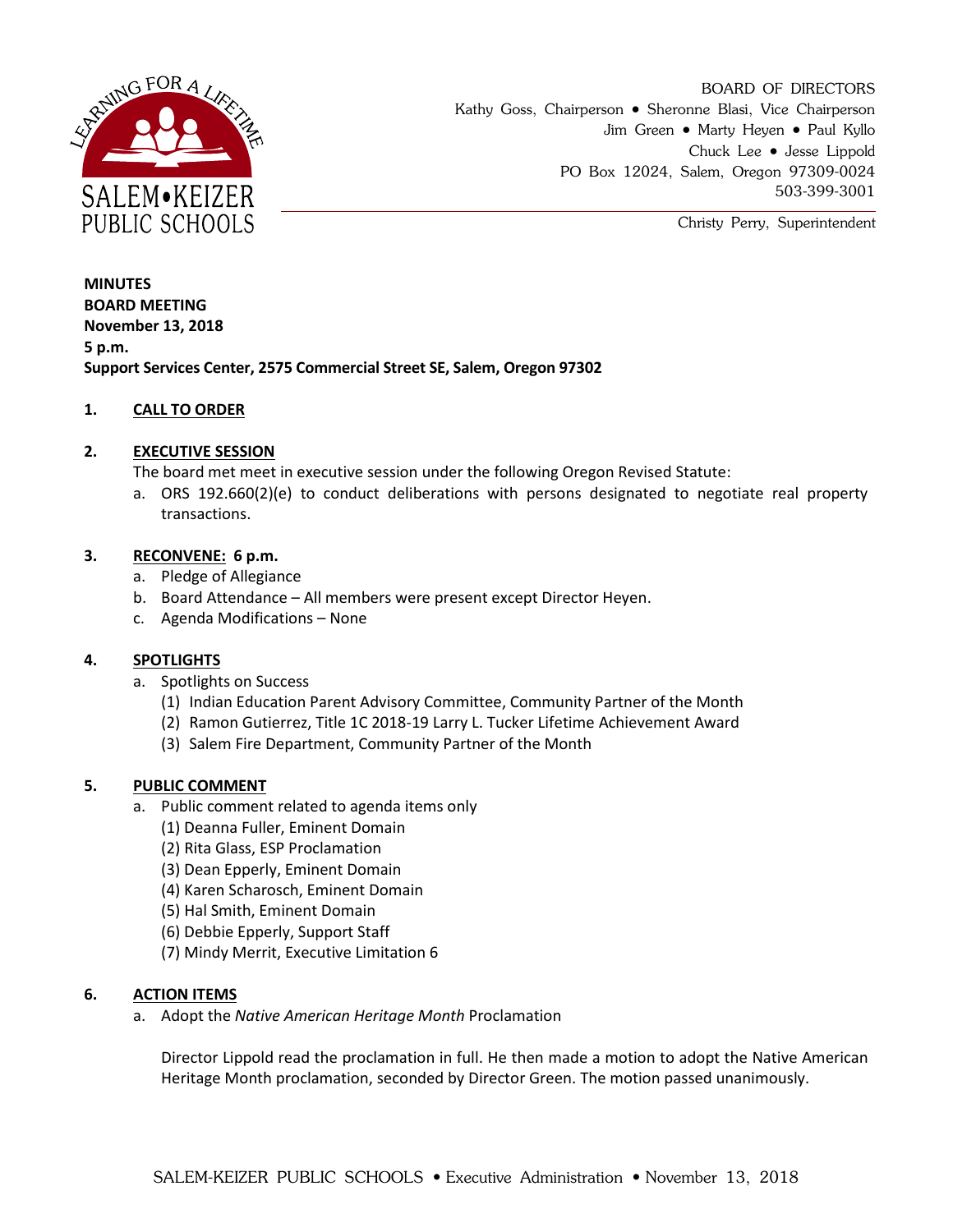b. Adopt the *National Education Support Professionals Day* Proclamation

Director Blasi read the proclamation in full. She then made a motion to adopt the National Education Support Professionals Day proclamation, seconded by Director Kyllo. The motion passed unanimously.

c. Appoint Community Members to the Budget Committee

The board considered five candidates for the two positions open on the budget committee: Jonathan Chenoweth, Bob Gebhardt, Adriana Miranda, Tyson Pruett, and Cynthia Stinson. By individual votes, the board appointed Adriana Miranda and Tyson Pruett to serve on the budget committee, with term of appointment ending June 30, 2021.

d. Adopt Resolution No. 201819-3 – Resolution of Necessity to Acquire Real Property

Kevin Shuba, attorney for the district, provided an overview of the resolution, with Mike Wolfe, chief operations officer, reviewing the site plan for McNary High School.

Director Lee made a statement noting a conflict of interest, noting he would abstain from voting on the resolution.

Director Green read the resolution and then moved to adopt the resolution, seconded by Director Kyllo. The motion passed with Directors Goss, Blasi, Green, Kyllo, and Lippold voting in the affirmative, and with Director Lee abstaining and director Heyen absent.

#### **7. CONSENT CALENDAR**

- a. Acceptance of Grants
- b. Personnel Actions

Director Blasi pulled the acceptance of grants for more information.

Director Green moved to accept the personnel actions, seconded by Director Kyllo. The motion passed unanimously.

Director Blasi asked Superintendent Perry to review a few of the grants with significant funding. Superintendent Perry highlighted the Migrant Education, McKinney-Vento, Mentor, and Chronic Absenteeism grants.

Director Green moved to accept the grants, seconded by Director Kyllo. The motion passed unanimously.

#### **8. READINGS**

a. Oregon School Boards Association (OSBA) Resolution to Amend OSBA's Bylaws Relating to Composition of the Board of Directors

Director Green, who is also the executive director of OSBA, provided an overview of the resolution to amend the bylaws. The resolution will be presented for approval at the December 11, 2018, board meeting.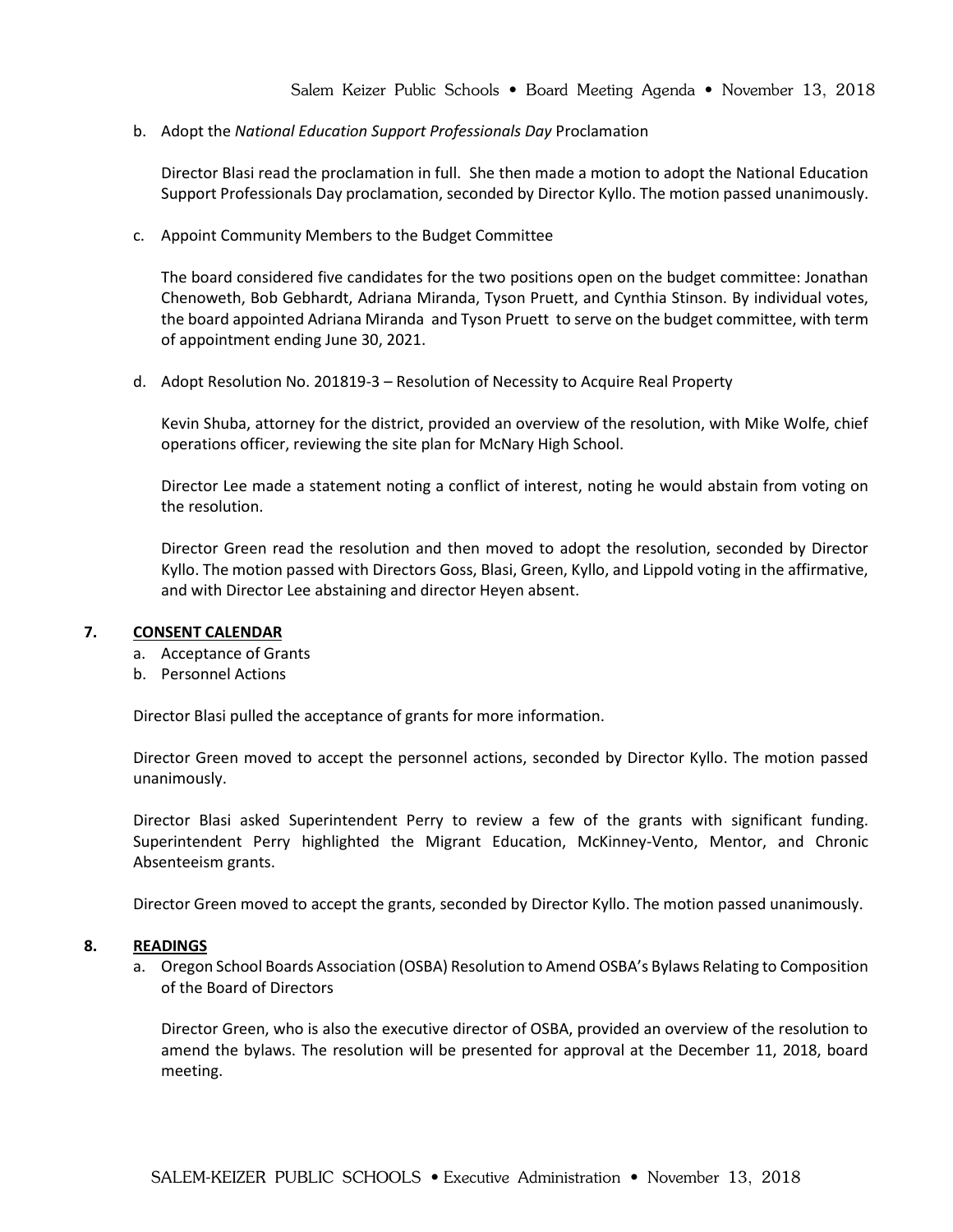b. Oregon School Boards Association (OSBA) Resolution to Adopt the 2019-20 Legislative Priorities and Policies as recommended by the Legislative Policy Committee.

Director Lippold, who is on the OSBA Legislative Policy Committee, provided an overview of the resolution. The resolution will be presented for approval at the December 11, 2018 board meeting.

## **9. REPORTS**

a. Executive Limitation No. 6: Staff Evaluation

Superintendent Perry presented the report. She noted LEGENDS (current teacher evaluation system) is recognized by the state and meets legally required components. The district is in the process of refining, as it was last year. It remains committed to a high-quality system, so the plan is to pilot pieces before rolling out something new. She further noted the evaluation is one important piece, but not the only piece of high quality teaching. Having teachers engage in day-to-day feedback in classrooms, even outside the evaluation system, is important. We share the goal of more time and coaching for our teachers. The classified evaluation system was revised in 2016-17.

b. Boundary Review Task Force

Chief Operations Officer Mike Wolfe provided an update on the Boundary Review Task Force work, noting Directors Kyllo and Green serve on the committee, which is made up of 45 members, including community members and advocacy groups. The committee is having community engagement meetings and receiving and incorporating feedback. They want to have targeted and meaningful conversations with the affected communities and ensure all voices are heard. They are still on track for a recommendation to the board on December 11, 2018, but will request more time if needed.

c. Community Bond Oversight Committee

Mr. Wolfe gave a brief report regarding work of the Community Bond Oversight Committee. CBOC has had its first meeting. He highlighted a continuity of leadership with the three co-chairs that is a very positive aspect of the committee. He briefly reviewed the items covered at the first meeting and noted the committee is on schedule.

d. Suicide Prevention Strategies

John Vandreal, director of safety and risk management, provided a report on suicide prevention, assessment, and intervention. He reviewed each aspect of the district's programs. He specifically highlighted the district's level 1 and level 2 suicide risk assessment protocols and noted our community partners in efforts to prevent suicide. Board members asked questions and made comments, which Mr. Vandreal addressed.

e. School and District Report Cards

Dr. Kraig Sproles, director of academic achievement, provided a review of the state district and school report cards. He reviewed the new format of the report cards, highlighting changes from previous years, so the board and staff would know what to look for and how to read them. We will review the data in more detail at a future time. The board asked clarifying questions, which Dr. Sproles addressed.